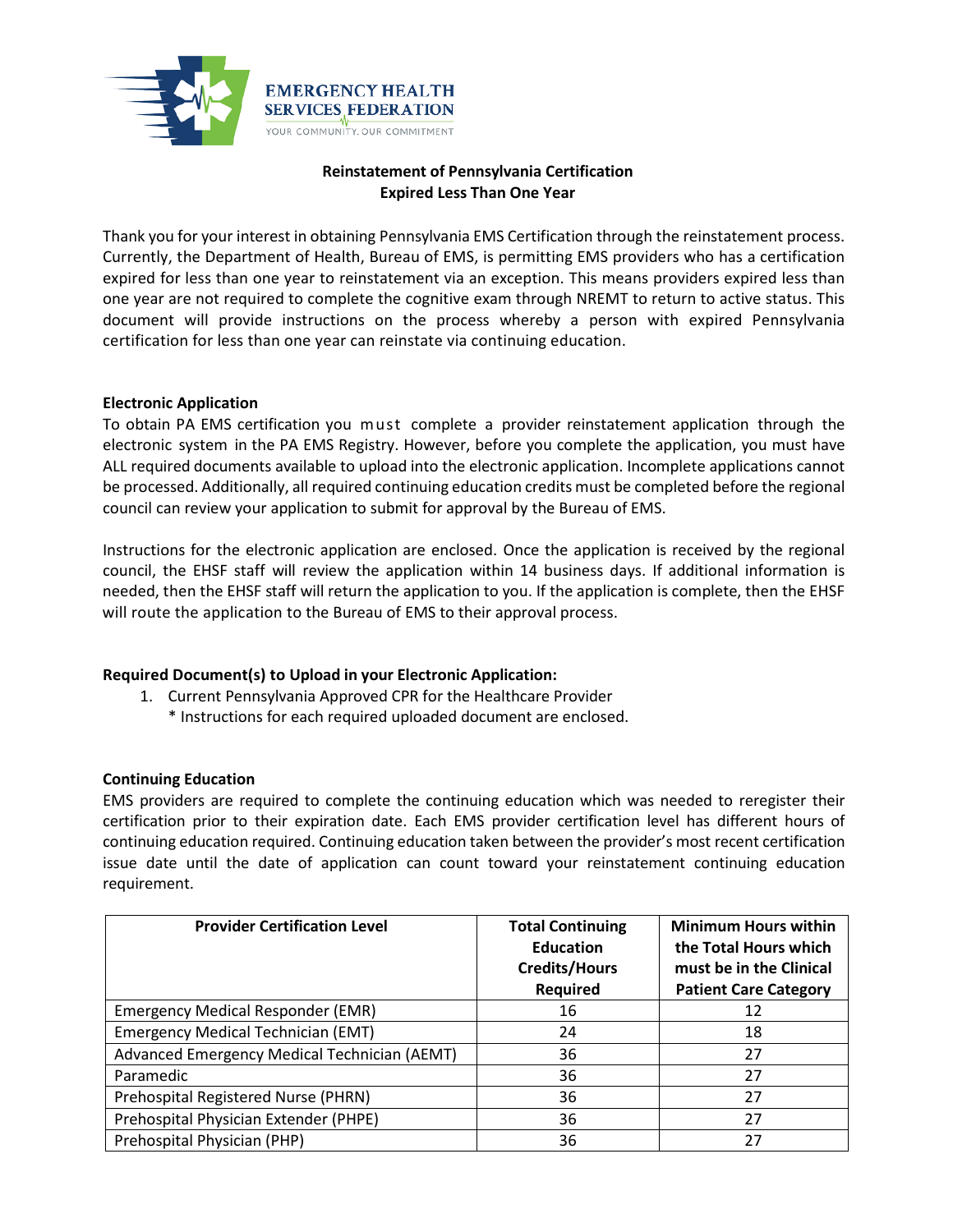#### **Application Approval**

Once the provider's reinstatement application is submitted with the completed continuing education, the EHSF will route the application to the Bureau of EMS for approval. The approval process may take up to 14 business days. Once the Bureau of EMS approves your PA EMS certification, you will receive an automatic e-mail. Additionally, the EHSF will mail your certification materials, which contains a certification letter, certification certificate, certification wallet card, and uniform patch.

If you should have any questions, please contact the EHSF office at 717-774-7911, ext. 557.

Sincerely,

EHS Federation Staff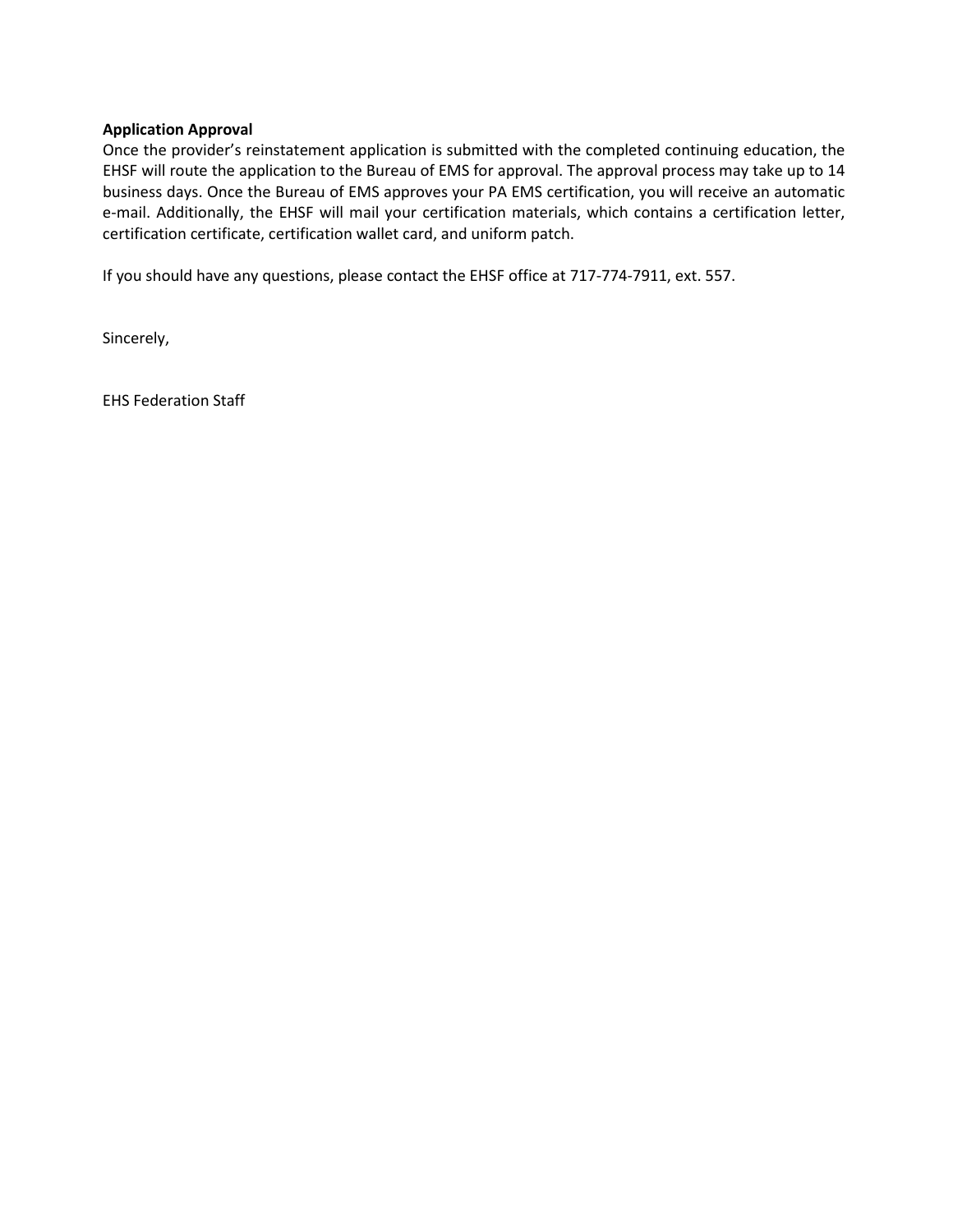# **Instructions/Information for Required Document(s) to Upload in your Electronic Application**

Current Pennsylvania Approved CPR for the Healthcare Provider

- CPR must be from a PA DOH approved program. The approved list is below:

**Basic Life Support Cardiopulmonary Resuscitation Programs Updated 05/2018** 

(Valid Instructor cards representing any of the recognized programs above are acceptable)